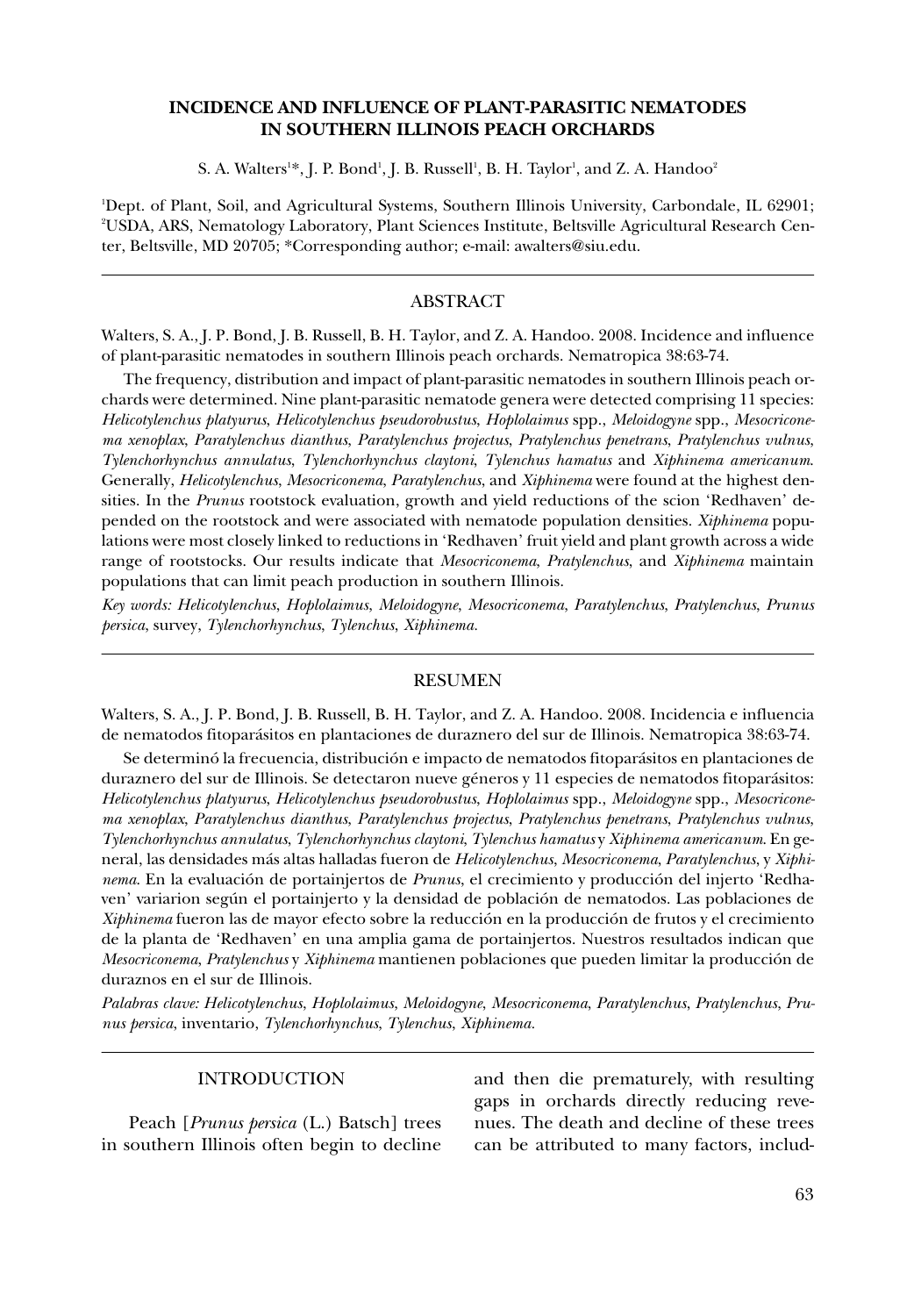ing damage from plant-parasitic nematodes (Nyczepir, 1990; Nyczepir and Wood, 1995; Ritchie, 1988; Ritchie and Clayton, 1981).

Peach growers throughout the U.S. suffer major economic losses due to certain plant-parasitic nematodes, as peach trees become less productive at high population densities (Bird and Melakeberhan, 1995; Nyczepir, 1991). Plant-parasitic nematodes most detrimental to peach production are *Meloidogyne* spp. (root-knot nematode) (Huettel and Hammerschlag, 1993), *Mesocriconema xenoplax* (Raski, 1952) Loof & de Grisse, 1989 [=*Criconemoides xenoplax* (Raski, 1952) Loof and de Grisse, 1967] (ring nematode) (Nyczepir, 1990; Nyczepir *et al*., 1983), *Pratylenchus* spp. (root-lesion nematode) (Pinochet *et al*., 1993, 1996), and *Xiphinema* spp. (dagger nematode) (Forer *et al*., 1984).

There has been very little research conducted on the relationship between plant parasitic nematodes and peach production in southern Illinois (Melton *et al*., 1985). Walters *et al*. (2003) indicated that *Mesocriconema* and *Xiphinema* often reach high population densities in southern Illinois peach orchards. Furthermore, excessively high populations of *Mesocriconema* (>250 per 100 cm<sup>3</sup> soil) were associated with trees exhibiting peach decline symptoms. Therefore, our objectives were to determine the frequency and distribution of plant-parasitic nematodes in southern Illinois peach orchard soils and to relate the effect of nematode populations on vegetative and reproductive growth of 'Redhaven' peach trees grafted on various rootstocks.

#### MATERIALS AND METHODS

## *Plant-parasitic Nematodes in Southern Illinois Peach Orchard Soils*

Six peach orchards in southern Illinois maintained with herbicide strip culture under the dripline and mowing of tall fescue (*Festuca arundinacea* Schreb.) aisles

were evaluated in 2000, 2001 and 2002 for the presence of plant parasitic nematodes: 1) Flamm's orchard (Union county; Alford silt loam soil), 2) Grammer's orchard (Jackson county; Hosmer silt loam soil), 3) Lightfoot's orchard (Jackson county; Camden silt loam soil), 4) Rendleman's orchard (Union county; Alford silt loam soil), 5) Southern Illinois University-Carbondale (SIUC) 1994 North Central-140 experimental rootstock orchard (Jackson County; Hosmer silt loam soil), 6) SIUC high density 'Loring' orchard (Jackson county; Hosmer silt loam soil) (Herman, 1979; Miles, 1979). In the top 20 to 25 cm, Hosmer and Alford silt loam soils are similar with 0% to 5% sand, 65% to 80% silt, and 10% to 25% clay; whereas, Camden silt loam soils average 5% to 20%, 65% to 85%, and 10% to 20% sand, silt, and clay, respectively. Hosmer and Alford silt loam soils have an organic matter content of 0.5% to 2%, while Camden silt loam soils average 1% to 3%.

The peach trees at most orchards had been planted between 10 to 20 years prior to sampling, except for the SIUC North Central-140 experimental rootstock orchard which was 7 years old when the experiment was initiated. Although most commercial peach orchards in southern Illinois use 'Lovell' as the rootstock, the SIUC high density 'Loring' peach orchard was planted in 1983 using the rootstock 'Halford'. Seven different rootstocks (see *Prunus* rootstock evaluation) were sampled in the SIUC North Central-140 experimental rootstock orchard.

For 2000, 2001 and 2002, nematode populations were determined by collecting soil samples at approximately the first of every month from each orchard during: July, 2000, September, 2001, November, 2001, March, 2002, July, 2002, September, 2002 and November, 2002. A total of 100 samples were taken over the three-year period. Most orchards sampled were again sampled on 10 January, 2005 to determine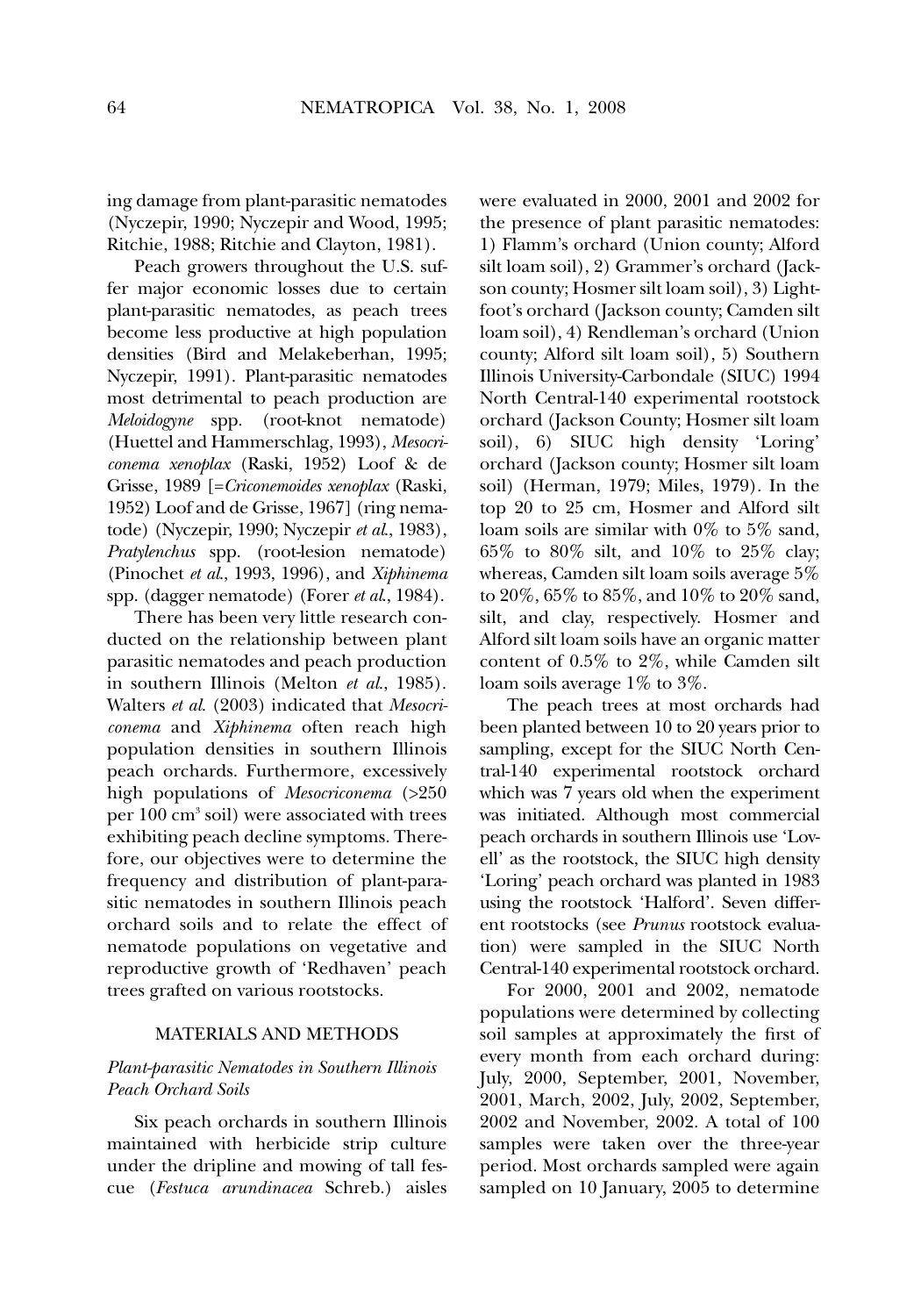the predominant nematode species, with 19 total soil samples collected: Flamm's orchard (4), Lightfoot's orchard (4), SIUC North Central-140 experimental rootstock orchard (4), Rendleman's orchard (5) and SIUC high density 'Loring' orchard (2).

Soil cores (2.5 cm diameter  $\times$  45 cm deep) were randomly collected from within the drip line of each sampled tree in each orchard by using a soil probe (Shurtleff and Averre, 2000). Ten soil cores were collected from at least 10 different trees selected by walking a zigzag pattern in each orchard. Soil cores were immediately combined to represent the sampled area. The soil samples were put into plastic bags, then immediately placed in a cooler and within six hours of collection, stored at 4°C until processed. Nematodes were extracted from a 100 cm<sup>3</sup> subsample by wet sieving through nested 425-um-pore and 38-um-pore sieves followed by sugar-flotation and centrifugation (Jenkins, 1964). Plant-parasitic nematodes from soil samples were identified to genus and enumerated using an inverted compound microscope. For the 19 soil samples collected in 2005, plant-parasitic nematodes were identified to species and enumerated. Nematodes were extracted from the soil as previously described. For species identification, nematodes were fixed in hot 3% formaldehyde solution, with some fixed specimens processed to anhydrous glycerin (Seinhorst, 1959) and examined under a compound microscope. Nematode identifications were based on the morphology of adult and larval forms and their identities were confirmed with recent taxonomic keys (Eisenback *et al.*, 1981; Handoo, 2000; Handoo and Golden, 1989, 1992; Mai *et al.*, 1996; Raski, 1975; Sher 1966).

#### *Evaluation of Prunus Rootstocks*

This experiment was conducted at the SIUC Horticulture Research Center utilizing the 1994 North Central-140 experimental rootstock study. Seven *Prunus* rootstocks ('Bailey', 'Chui Lum Tao', 'Guardian®', 'Higama', 'Lovell', 'Rubira', and 'Stark's Red Leaf') supporting 'Redhaven' scions were selected from the rootstock study with each rootstock replicated four times. An initial soil sampling on 1 July, 2000 was used to select individual rootstock plots based on plant parasitic nematode genera population densities. The selected plots were subsequently sampled on 1 September and 1 November, 2001, and 1 March, 1 July, 1 September and 1 November, 2002 to monitor nematode populations.

Soil samples were collected, stored, and processed as described for the peach orchard survey.

Vegetative and reproductive growth was measured on each of the selected rootstocks. Trunk circumference was measured at 30 cm above the soil on 1 February during 2001 and 2002. The previous years' shoot growth was recorded by measuring the current season extension shoot from its base to the bottom of the terminal bud scales on 15 randomly selected shoots on each tree during the dormant season. Total fruit number and yield (kg) per tree were determined from multiple harvests taken early to mid-July for 2001 and 2002.

All data were tested for normality and transformed where appropriate. Plant-parasitic nematode numbers were transformed using  $log_{10}$  (x + 1). Data were subjected to analysis of variance procedures (ANOVA) and regression analysis using SAS (SAS Institute, Cary, NC).

#### RESULTS

## *Plant-parasitic Nematodes in Southern Illinois Peach Orchard Soils—2000, 2001, and 2002*

Eight genera of plant-parasitic nematodes were detected: *Helicotylenchus*, *Hoplolaimus*, *Meloidogyne*, *Mesocriconema*, *Paratylenchus*, *Pratylenchus*, *Tylenchorhynchus*, and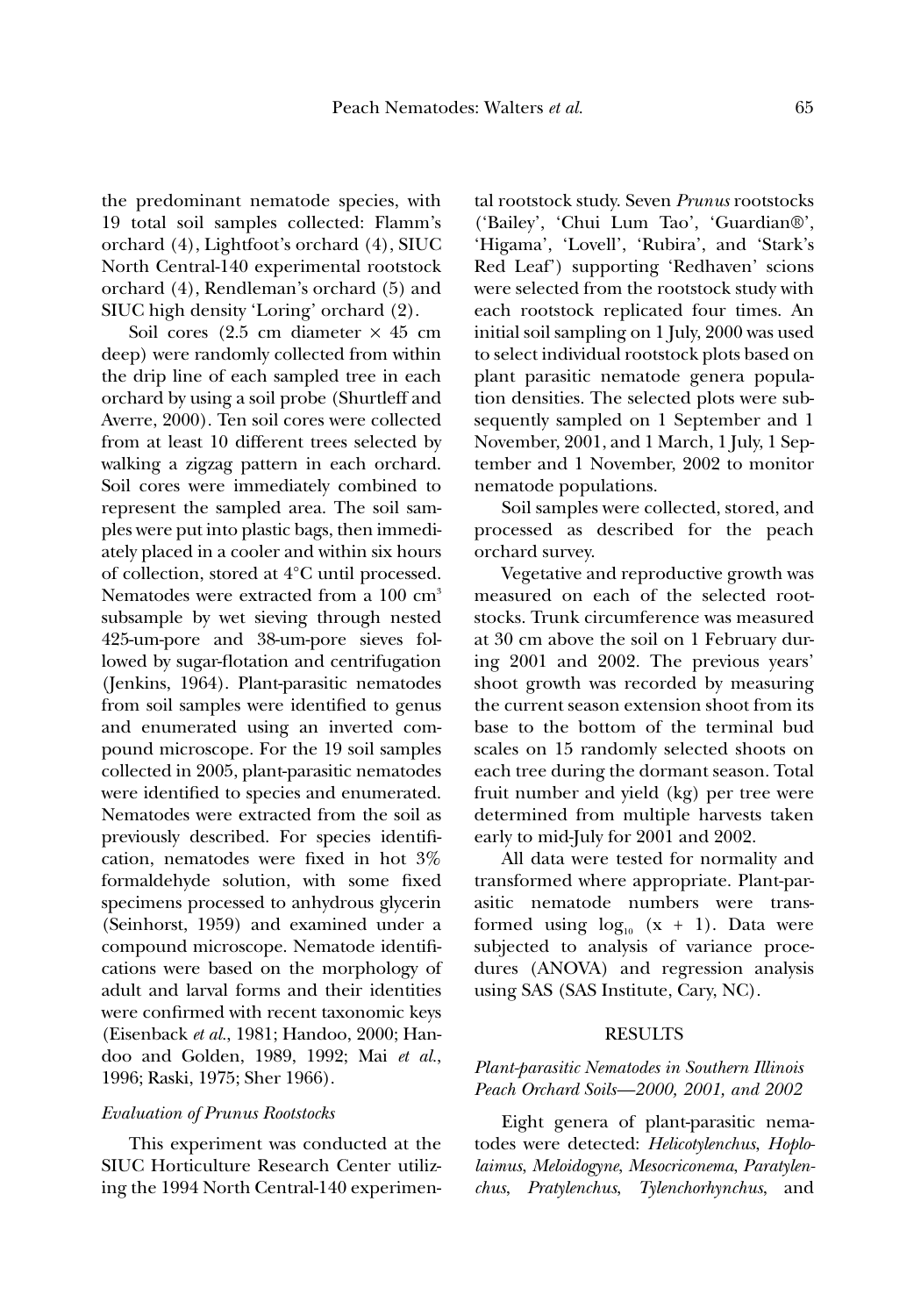*Xiphinema* (Table 1). Nematodes found at the highest population densities (39 to 108 per cm3 soil) across all sampling dates and orchards included *Helicotylenchus* spp., *Mesocriconema* spp., *Paratylenchus* spp., and *Xiphinema* spp. (Table 1). Two important parasitic nematodes of peach, *Mesocriconema* and *Xiphinema* averaged 84 and 39 per 100 cm3 soil, respectively. Mean populations of other genera detected (*Hoplolaimus*, *Meloidogyne*, *Pratylenchus*, and *Tylenchorhynchus*) averaged less than  $15$  per  $100 \text{ cm}^3 \text{ soil.}$ 

Although *Mesocriconema* spp. was found in all orchards soils, high  $(47 \text{ per cm}^3 \text{ soil})$ and extremely high  $(442 \text{ per cm}^3 \text{ soil})$  soil population densities were detected at Flamm and Rendleman orchards, respectively (Table 1). In contrast, *Xiphinema* spp. population densities consistently ranged from  $18$  to  $55$  per  $100 \text{ cm}^3$  soil in all the orchards sampled.

## *Plant-parasitic Nematodes in Southern Illinois Peach Orchard Soils—2005*

Seven plant-parasitic nematode genera were detected comprising 11 different species: *Helicotylenchus platyurus* Perry in Perry, Darling & Thorne, 1959 and *H. pseudorobustus* (Steiner, 1914) Golden, 1956; *Mesocriconema xenoplax*; *Paratylenchus dianthus* Jenkins & Taylor, 1956 and *P. projectus* Jenkins, 1956; *Pratylenchus penetrans* (Cobb, 1917) Filipjev & Schuurmans Stekhoven, 1941 and *P. vulnus* Allen & Jensen, 1951; *Tylenchorhynchus annulatus* (Cassidy, 1930) Golden, 1971 and *T. claytoni* Steiner, 1937; *Tylenchus hamatus* Thorne & Malek, 1968; and *Xiphinema americanum* Cobb, 1913 (Table 2). Across the five orchards sampled, *Helicotylenchus* spp., *Paratylenchus* spp., *Pratylenchus* spp., and *Xiphinema americanum* were all present at densities greater than 30 per 100 cm3 soil while *Mesocriconema xenoplax*, *Tylenchorhynchus* spp., and *Tylenchus hamatus* were generally detected at much lower densities.

Although *Helicotylenchus* spp. was detected at all orchards, their population densities were much higher at the Southern Illinois University peach orchards compared to other locations (Table 1). *Mesocriconema xenoplax* was found only at Flamm and Rendleman orchards, but the population densities were only 3% to 11% of those detected 3 to 5 years earlier; this difference could have resulted from various factors including the different sampling date during the winter or other orchard blocks sampled at these locations. *Paratylenchus* spp. were detected in all orchards except one, and high population densities  $($ >56 per 100 cm<sup>3</sup> soil) were found at three commercial orchards. *Pratylenchus* spp. were detected in soils from all orchards, although only one orchard had a high population density of 98 per  $100 \text{ cm}^3$  soil and two orchards had only 1 per 100 cm<sup>3</sup> soil. *Xiphinema americanum* was found at a consistent level throughout all orchards sampled ranging from  $37$  to  $88$  per  $100 \text{ cm}^3$  soil. All other species identified were detected at low population densities.

## *Prunus Rootstock Evaluation*

Peach growth and yield response relationships with the population densities of plant-parasitic nematodes most likely to cause damage were determined (Table 3).

Population densities of *Meloidogyne* spp. were detected at low levels at all sampling intervals with an overall mean of two juveniles per  $100 \text{ cm}^3$  soil (Table 1). Population densities of *Meloidogyne* spp. were related to plant parameters only during 2002 (Table 3). Fruit number and weight increased for 'Rubira' as population densities increased, although fruit weight was inversely related to densities of *Meloidogyne* spp. for 'Chui Lum Tao' rootstocks. Shoot length for 'Rubira' was inversely related with population densities of *Meloidogyne* spp.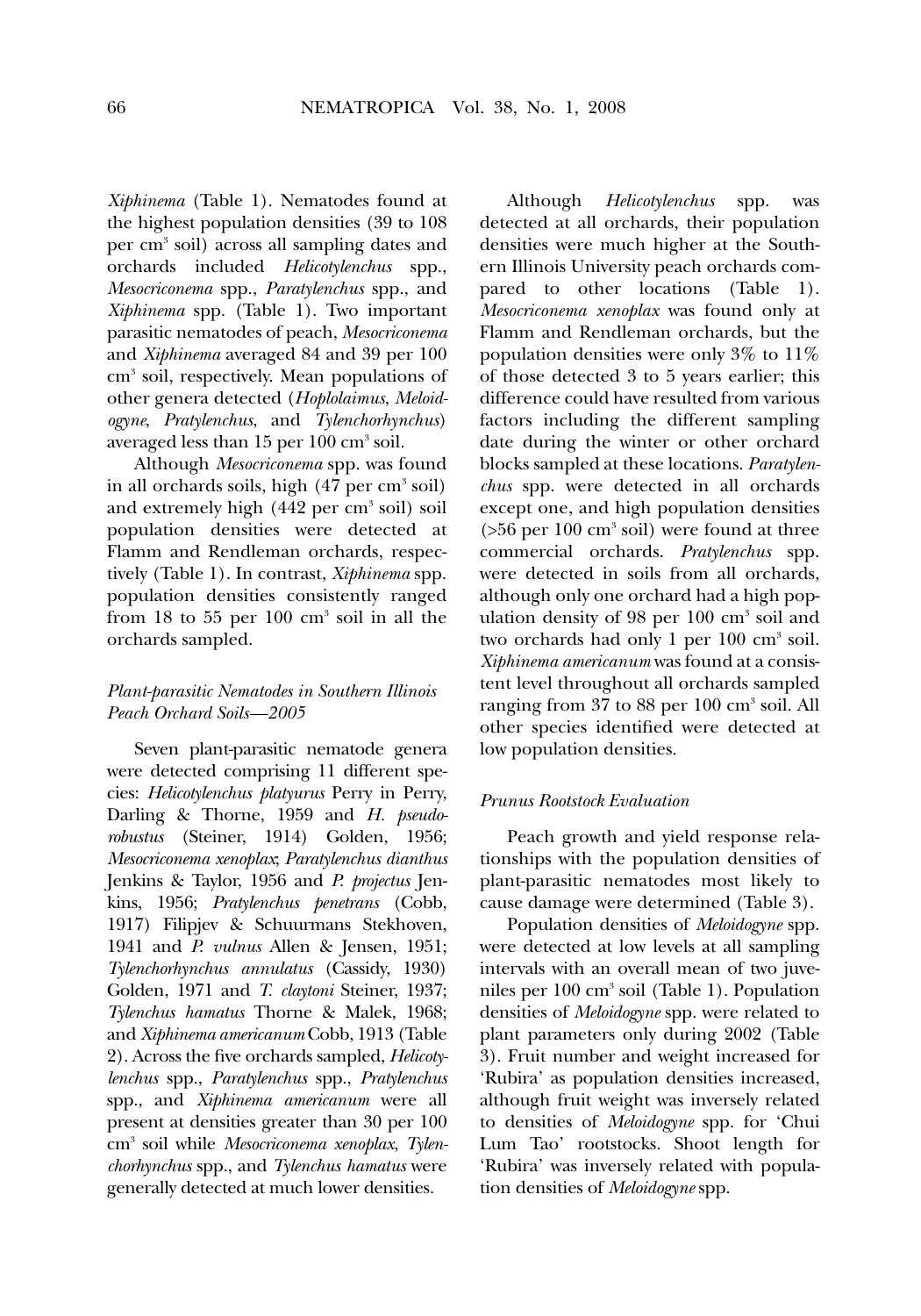Table 1. Mean population densities (per 100 cm3 soil) of plant-parasitic nematode genera associated with Illinois peach orchards during 2000, 2001, and 2002 Table 1. Mean population densities (per 100 cm3 soil) of plant-parasitic nematode genera associated with Illinois peach orchards during 2000, 2001, and 2002 growing seasons." growing seasons.<sup>2</sup>

| Peach orchard                            | Helicotylenchus<br>spp. | Hoplolaimus spp. Meloidogyne spp. |    | Mesocriconema<br>spp. | Paratylenchus spp. Pratylenchus spp. |   | Tylenchorhynchus<br>spp. | Xiphinema spp.           |
|------------------------------------------|-------------------------|-----------------------------------|----|-----------------------|--------------------------------------|---|--------------------------|--------------------------|
| lamm                                     |                         |                                   |    |                       | 59                                   |   |                          | $\frac{8}{18}$           |
| Grammer                                  |                         | $\ddot{4}$                        | 27 |                       | $\overline{4}$                       |   |                          | 55                       |
| Lightfoot                                |                         |                                   |    |                       | 29                                   |   |                          | $\overline{\mathcal{E}}$ |
| Rendleman                                |                         |                                   |    | 442                   | 177                                  |   |                          | 42                       |
| SIUC<br>NC-140<br>rootstock <sup>y</sup> | $\frac{8}{2}$           |                                   |    |                       | 73                                   | ⊵ | 46                       | 46                       |
| density 'Loring'<br>SIUChigh             | 439                     |                                   |    |                       | $\overline{19}$                      |   | $\overline{6}$           | $^{44}$                  |
| Mean                                     | 108                     | ∝                                 |    | 84                    | 67                                   |   | $^{14}$                  | 39                       |

<sup>7</sup>Orchard in which Prunus rootstock evaluation was conducted. yOrchard in which *Prunus* rootstock evaluation was conducted.and 1 November, 2002. and 1 November, 2002.

# Peach Nematodes: Walters *et al.* 67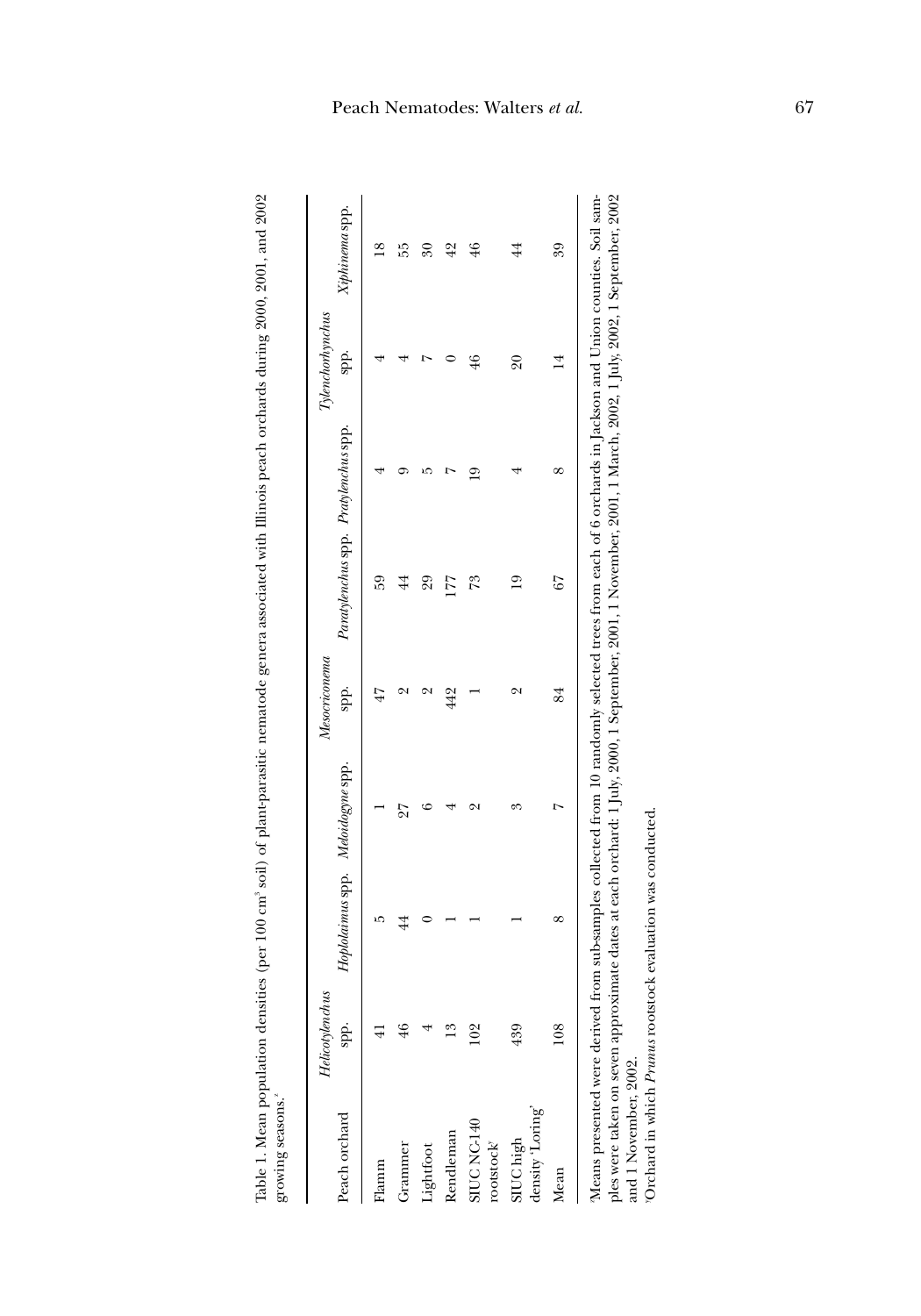| Peach orchard<br>(no. samples)        | Helicotylenchus spp. xenoplax Paratylenchus spp. Pratylenchus spp. | Mesoriconema      |                             |                       | $\label{thm:uncon} To then the only nchus$<br>spp. | $Tylenchus$ hamatus | americanum<br>Xiphinema     |
|---------------------------------------|--------------------------------------------------------------------|-------------------|-----------------------------|-----------------------|----------------------------------------------------|---------------------|-----------------------------|
| Flamm $(4)$                           | c                                                                  |                   | $\mathcal{S}^{\mathcal{O}}$ | r.                    |                                                    |                     | 57                          |
| ightfoot (4)                          |                                                                    |                   | 14                          | $\mathcal{S}^{\circ}$ |                                                    |                     | 83                          |
| Rendleman (5)                         | ٢                                                                  | $\mathbf{\Omega}$ | 57                          |                       |                                                    |                     | 38                          |
| <b>SIUC NC-140</b><br>rootstock $(4)$ | ∝<br>10                                                            |                   | 23                          | 98                    |                                                    |                     | 88                          |
| SIUC High Density<br>Loring' $(2)$    | 88                                                                 |                   |                             |                       | $^{44}$                                            |                     | 80                          |
| Mean (19)                             | 33                                                                 |                   | 63                          | 51                    | r)                                                 | 60                  | $\mathcal{S}^{\mathcal{S}}$ |
|                                       |                                                                    |                   |                             |                       |                                                    |                     |                             |

Table 2. Mean population densities (per 100 cm3 soil) of plant-parasitic nematodes associated with Illinois peach orchards during 2005. Table 2. Mean population densities (per 100 cm<sup>3</sup> soil) of plant-parasitic nematodes associated with Illinois peach orchards during 2005.<sup>z</sup> Plant-parasitic nematodes were identified to species. Helicotylenchus spp. includes H. platyurus and H. pseudorobustus; Paratylenchus spp. includes P. dianthus and P. projectus, Pratylenchus spp. includes P. penetrans and P. vulnus, Tylenchorhynchus spp. includes T. annulatus and T. claytoni. Peach orchards are located in either zPlant-parasitic nematodes were identified to species. *Helicotylenchus* spp. includes *H. platyurus* and *H. pseudorobustus*; *Paratylenchus* spp. includes *P. dianthus* and P. projectus, Pratylenchus spp. includes P. penetrans and P. vulnus, Tylenchorhynchus spp. includes T. annulatus and T. claytoni. Peach orchards are located in either Jackson or Union counties. Soil samples were collected on 10 January 2005. Jackson or Union counties. Soil samples were collected on 10 January 2005.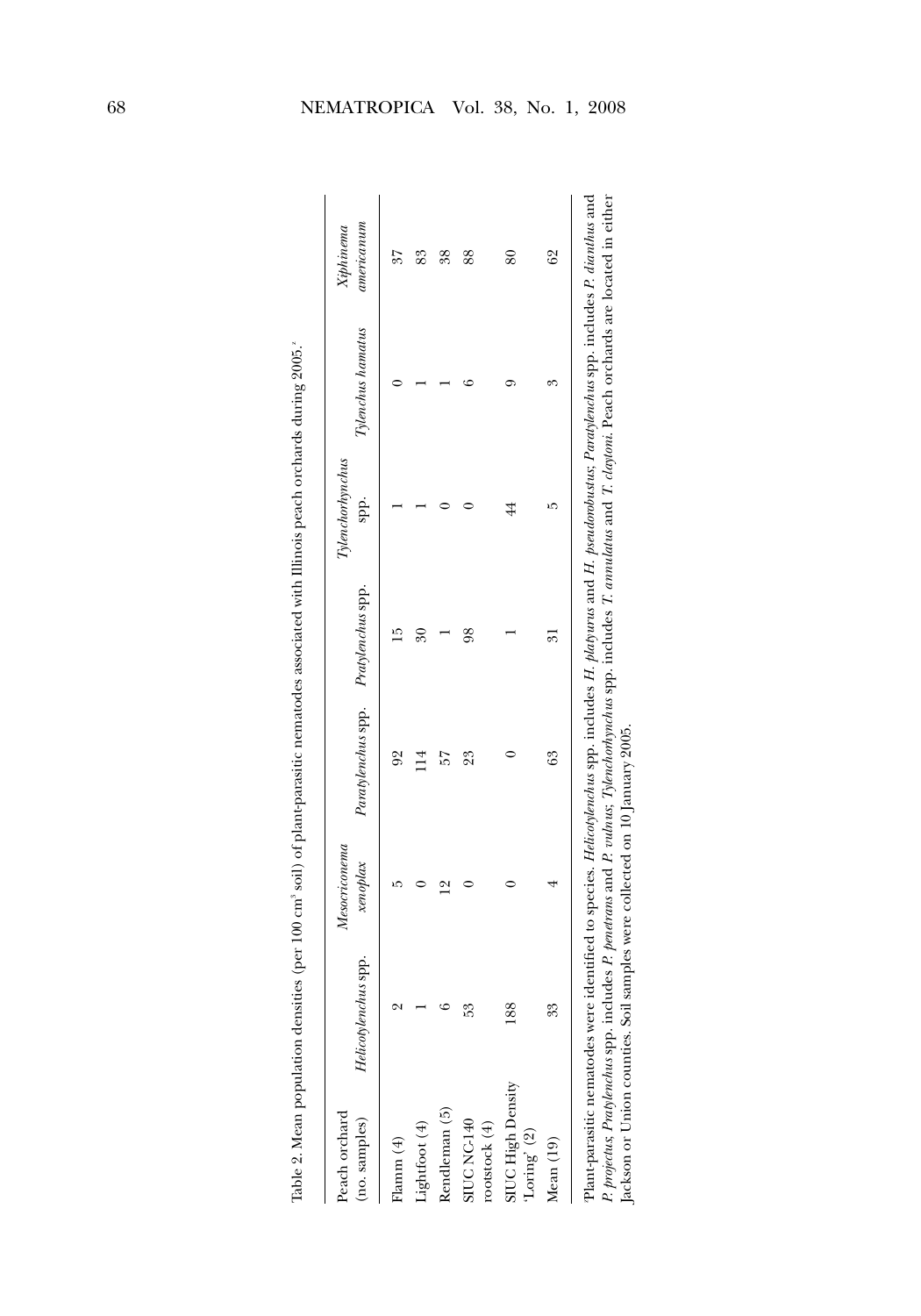| Nematode/'Redhaven' growth<br>and yield response/Rootstock | Best linear model        | $r^2$ | Significance<br>value |
|------------------------------------------------------------|--------------------------|-------|-----------------------|
| <i>Meloidogyne</i> spp. (only in 2002)                     |                          |       |                       |
| Fruit number per tree                                      |                          |       |                       |
| 'Rubira'                                                   | $y = 88.99x + 443.59$    | 0.94  | $\frac{1}{2}$         |
| Fruit yield (kg) per tree                                  |                          |       |                       |
| 'Chui Lum Tao'                                             | $y = -4.50x + 43.25$     | 0.95  | $\frac{1}{2}$         |
| 'Rubira'                                                   | $y = 3.68x + 32.01$      | 0.85  | **                    |
| New shoot length (cm)                                      |                          |       |                       |
| 'Rubira'                                                   | $y = -4.28x + 38.77$     | 0.77  | **                    |
| Mesocriconema spp.                                         |                          |       |                       |
| No relationships detected                                  |                          |       |                       |
| <i>Pratylenchus</i> spp.                                   |                          |       |                       |
| Fruit number per tree                                      |                          |       |                       |
| 'Lovell' $(2001)$                                          | $y = 356.16x - 36.99$    | 0.67  | $\ast$                |
| 'Guardian <sup>®</sup> ' (2002)                            | $y = -133.42x + 632.17$  | 0.94  | $\mathbf{x}$          |
| 'Stark's Red Leaf' (2002)                                  | $y = -137.47x + 790.73$  | 0.86  | **                    |
| Fruit yield (kg) per tree (only in 2002)                   |                          |       |                       |
| 'Bailey'                                                   | $y = 145.69x + 16.23$    | 0.96  | $\frac{1}{2}$         |
| 'Chui Lum Tao'                                             | $y = 35.45x + 162.74$    | 0.90  | $\ast$                |
| 'Guardian®'                                                | $y = -52.06x + 237.55$   | 0.72  | $\frac{1}{2}$         |
| 'Higama'                                                   | $y = -68.50x + 271.95$   | 0.79  | $\frac{1}{2}$         |
| 'Stark's Red Leaf'                                         | $y = 47.89x + 182.06$    | 0.72  | **                    |
| New shoot length (cm)                                      |                          |       |                       |
| 'Chui Lum Tao' (2001)                                      | $y = -9.98x + 67.34$     | 0.79  | **                    |
| 'Lovell' (2001)                                            | $y = -8.23x + 60.81$     | 0.91  | **                    |
| 'Stark's Red Leaf' (2001)                                  | $y = -5.80x + 60.93$     | 0.96  | **                    |
| 'Lovell' (2002)                                            | $y = 7.16x + 60.48$      | 0.79  | $**$                  |
| Trunk circumference (cm)                                   |                          |       |                       |
| 'Stark's Red Leaf' (2001)                                  | $y = 8.59x + 49.60$      | 0.77  | ***                   |
| 'Higama' (2002)                                            | $y = 5.54x + 61.98$      | 0.70  | ***                   |
| 'Lovell' (2002)                                            | $y = -5.87x + 73.50$     | 0.79  | **                    |
| 'Rubira' (2002)                                            | $y = -24.80x + 103.45$   | 0.99  | $\ast$                |
| Xiphinema spp.                                             |                          |       |                       |
| Fruit number per tree                                      |                          |       |                       |
| 'Bailey' (2001)                                            | $y = -467.00x + 1071.40$ | 0.77  | $\ast$                |
| 'Chui Lum Tao' (2001)                                      | $y = -4.38x + 248.93$    | 0.81  | $\ast$                |

Table 3. Regression of  $\log_{10}$  (x +1) transformed average population densities of eight plant-parasitic nematodes against 'Redhaven' peach growth and yield responses on seven different *Prunus* spp. rootstocks.

\*\*,\*\*,\*\*\*Significant at P < 0.05, P < 0.01, and P < 0.0001, respectively.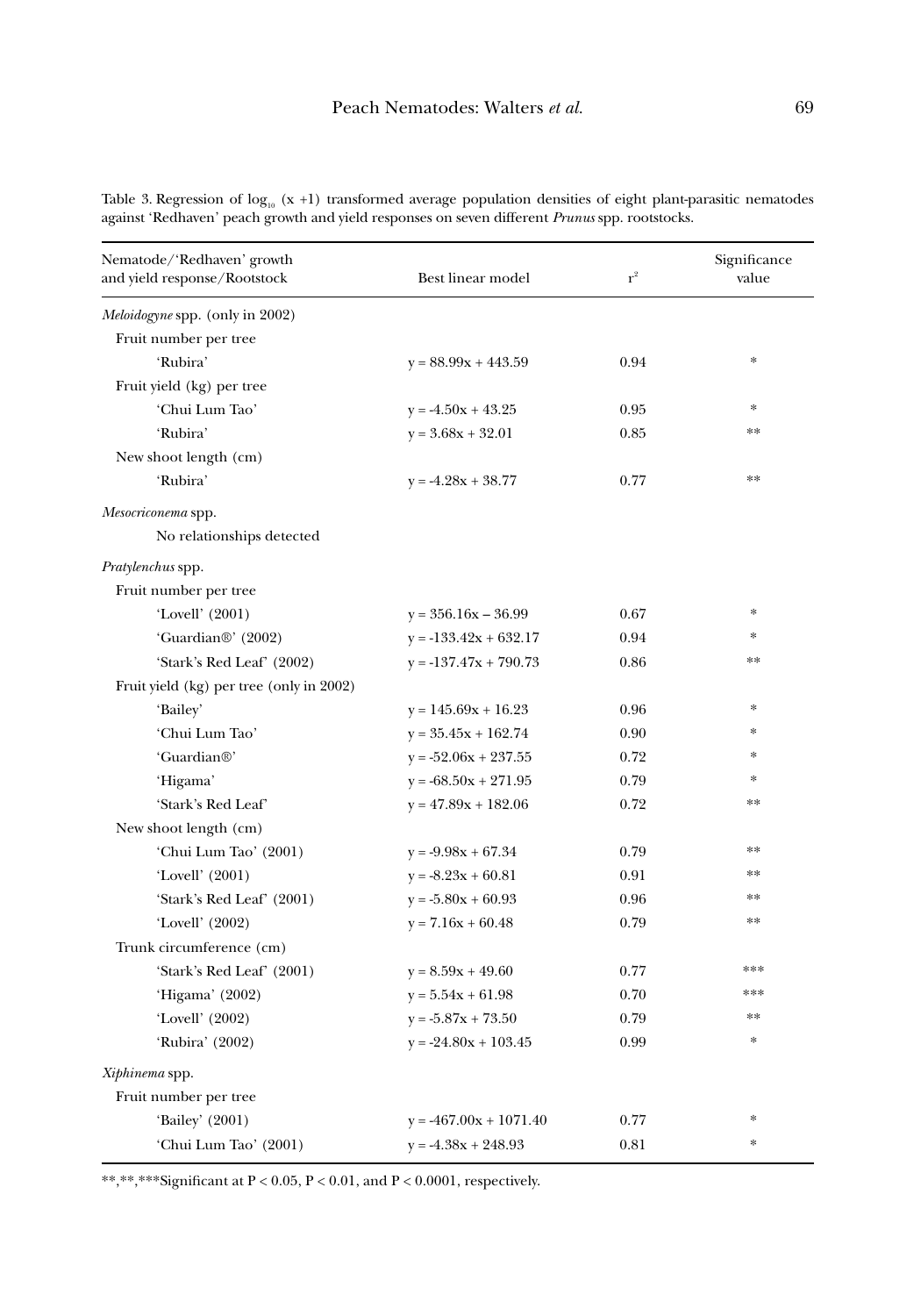| Nematode/'Redhaven' growth<br>and yield response/Rootstock | Best linear model        | $\mathbf{r}^2$ | Significance<br>value |
|------------------------------------------------------------|--------------------------|----------------|-----------------------|
| 'Guardian <sup>®</sup> ' (2001)                            | $y = -230.31x + 531.58$  | 0.98           | **                    |
| 'Lovell' (2001)                                            | $y = -429.65x + 916.34$  | 0.72           | $\ast$                |
| 'Higama' (2002)                                            | $y = -481.82x + 1221.30$ | 0.97           | *                     |
| 'Stark's Red Leaf' (2002)                                  | $y = 298.78x - 8.94$     | 0.92           | $\ast$                |
| Fruit weight (kg) per tree                                 |                          |                |                       |
| 'Bailey' (2001)                                            | $y = -119.76x + 324.69$  | 0.84           | **                    |
| 'Chui Lum Tao' (2001)                                      | $y = -2.12x + 125.47$    | 0.71           | *                     |
| 'Chui Lum Tao' (2002)                                      | $y = -4.88x + 196.79$    | 0.75           | **                    |
| 'Guardian <sup>®</sup> ' (2002)                            | $y = -251.50x + 587.72$  | 0.88           | *                     |
| 'Stark's Red Leaf' (2002)                                  | $y = -1.88x + 124.80$    | 0.74           | $\ast$                |
| New shoot growth (cm)                                      |                          |                |                       |
| 'Bailey' (2001)                                            | $y = -10.35x + 46.89$    | 0.97           | **                    |
| 'Chui Lum Tao' (2001)                                      | $y = -4.37x + 34.81$     | 0.74           | ∗                     |
| 'Rubira' (2001)                                            | $y = -3.46x + 32.63$     | 0.75           | **                    |
| 'Stark's Red Leaf' (2001)                                  | $y = -3.54x + 33.24$     | 0.93           | **                    |
| 'Chui Lum Tao' (2002)                                      | $y = -3.29x + 33.25$     | 0.94           | **                    |
| 'Higama' (2002)                                            | $y = 12.30x + 14.16$     | 0.88           | *                     |
| 'Rubira' (2002)                                            | $y = 18.98x + 0.12$      | 0.98           | **                    |
| 'Stark's Red Leaf' (2002)                                  | $y = 14.38x + 10.09$     | 0.84           | **                    |
| Trunk circumference (cm)                                   |                          |                |                       |
| 'Guardian <sup>®</sup> ' (2001)                            | $y = -7.29x + 75.25$     | 0.99           | *                     |
| 'Chui Lum Tao' (2002)                                      | $y = -9.11x + 73.10$     | 0.91           | ∗                     |
| 'Guardian <sup>®</sup> ' (2002)                            | $y = 0.34x + 59.78$      | 0.78           | *                     |
| 'Stark's Red Leaf' (2002)                                  | $y = -5.92x + 73.79$     | 0.75           | $\ast$                |
|                                                            |                          |                |                       |

Table 3. (Continued) Regression of  $log_{10} (x + 1)$  transformed average population densities of eight plant-parasitic nematodes against 'Redhaven' peach growth and yield responses on seven different *Prunus* spp. rootstocks.

\*\*,\*\*,\*\*\*Significant at  $P < 0.05$ ,  $P < 0.01$ , and  $P < 0.0001$ , respectively.

There were no observed relationships between *Mesocriconema* spp. and the plant parameters measured in 2001 or 2002 due to the low population densities detected for this nematode (Table 1).

Population densities of *Pratylenchus* spp. were low at all sampling intervals with an average density of 19 nematodes per 100 cm3 soil (Table 1). 'Redhaven' fruit number was inversely related to population densities of *Pratylenchus* spp. for 'Guardian®' and 'Stark's Red Leaf' rootstocks in 2002; but, fruit numbers increased with increasing *Pratylenchus* spp. densities for the 'Lovell' rootstock in 2001. In 2002, 'Redhaven' fruit weights were inversely related to population densities of *Pratylenchus* spp. for 'Guardian®' and 'Higama' rootstocks. However, there was an increase in 'Redhaven' fruit weights with increasing *Pratylenchus* spp. densities on 'Bailey', 'Chui Lum Tao', and 'Stark's Red Leaf'. An inverse linear relationship was detected between 'Redhaven' shoot growth and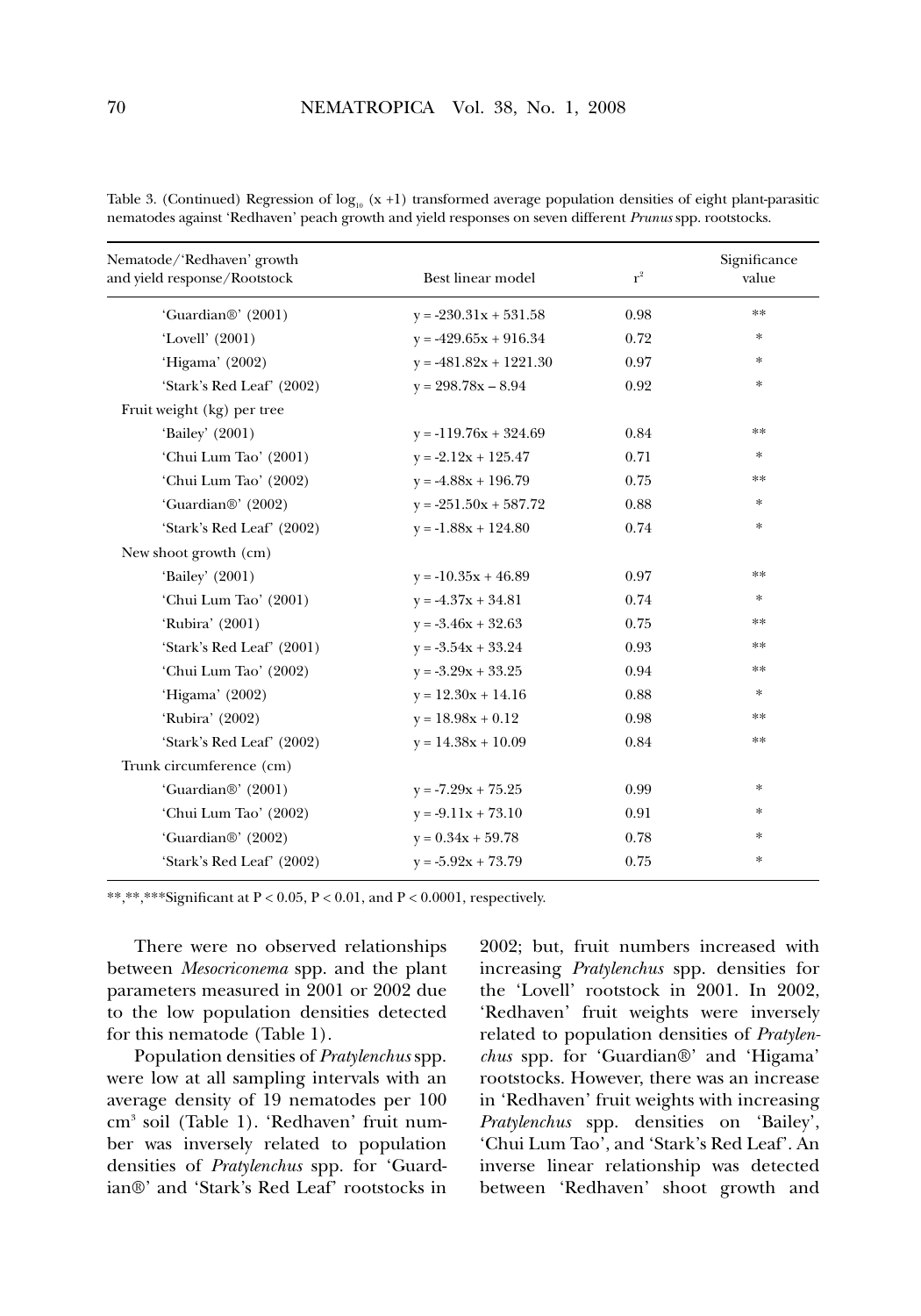*Pratylenchus* spp. population density in 2001 for 'Chui Lum Tao', 'Lovell', and 'Stark's Red Leaf' rootstocks. However, in 2002, 'Redhaven' shoot growth on 'Lovell' rootstocks increased with *Pratylenchus* spp. population density. In 2002, trunk circumference was inversely related to population densities for 'Lovell' and 'Rubira' rootstocks; however, trunk circumference increased for 'Stark's Red Leaf' (in 2001) and 'Higama' (in 2002) rootstocks as nematode populations increased (Table 3).

Population densities of *Xiphinema* spp. were recovered at most sampling dates, with an average density of 46 per  $100 \text{ cm}^3$ soil (Table 1) and average population densities were inversely related to many growth and yield variables in 2001 and 2002 (Table 3). The number of 'Redhaven' fruit in 2001 was inversely related to population densities for 'Bailey', 'Chui Lum Tao', 'Guardian®', and 'Lovell' rootstocks. For 2002, *Xiphinema* spp. population densities were also inversely related to 'Redhaven' fruit number on the 'Higama' rootstock, while fruit numbers increased with increasing population densities on the 'Stark's Red Leaf' rootstock. *Xiphinema* spp. population densities were inversely associated with fruit weights for 'Bailey' and 'Chui Lum Tao' rootstocks in 2001, and 'Chui Lum Tao', 'Guardian®', and 'Stark's Red Leaf' rootstocks in 2002. Population densities were inversely related to 'Redhaven' shoot growth in 2001 for 'Bailey', 'Chui Lum Tao', 'Rubira', and 'Stark's Red Leaf' rootstocks, and in 2002, for 'Chui Lum Tao'. However, shoot growth in 2002 increased as population densities increased on 'Higama', 'Rubira', and 'Stark's Red Leaf' rootstocks. Population densities of *Xiphinema* spp. were inversely related to 'Redhaven' trunk circumference for 'Guardian®' in 2001, and 'Chui Lum Tao' and 'Stark's Red Leaf' in 2002. However, trunk circumference increased as densities

of *Xiphinema* spp. increased for 'Guardian®' rootstocks in 2002.

## DISCUSSION

Four of the nine plant-parasitic nematode genera detected (*Meloidogyne*, *Mesocriconema*, *Pratylenchus*, and *Xiphinema*) in southern Illinois peach orchards have been shown to possibly contribute to peach tree decline as well as reduce yields in other production areas (Forer *et al*., 1984; Huettel and Hammerschlag, 1993; Nyczepir, 1990; Nyczepir *et al*., 1983; Pinochet *et al*., 1993, 1996). Damage thresholds in peach have not been established for plant-parasitic nematodes in the lower Midwest. For the most important plant-parasitic nematodes of peach in South Carolina, Dickerson *et al*. (2000) developed economic damage thresholds for clay loam to clay soils (nematode numbers per 100 cm<sup>3</sup> soil): *Mesocriconema* spp. (>39), *Meloidogyne* spp. (>99) and *Xiphinema* spp. (>49). Furthermore, economic damage thresholds for peaches per 100 cm3 soil in Virginia were lower than those provided for South Carolina (Virginia Tech Plant Disease Clinic and Nematode Assay Laboratory, 2000): *Mesocriconema* spp. (>20), *Meloidogyne* spp. (>20), *Pratylenchus* (>30) and *Xiphinema* spp. (>4). Often, these damaging nematodes, except *Meloidogyne*, were detected in southern Illinois peach orchards at levels greater than these economic damage thresholds for South Carolina and Virginia.

Two peach orchards had *Mesocriconema xenoplax* population densities greater than the economic damage thresholds for South Carolina and Virginia (Table 1). The peach orchard with 442 nematodes per 100 cm3 of soil, which is more than 10 and 20 times the South Carolina and Virginia damage thresholds, respectively, ultimately required removal because of severe tree debilitation and low yields. The low populations at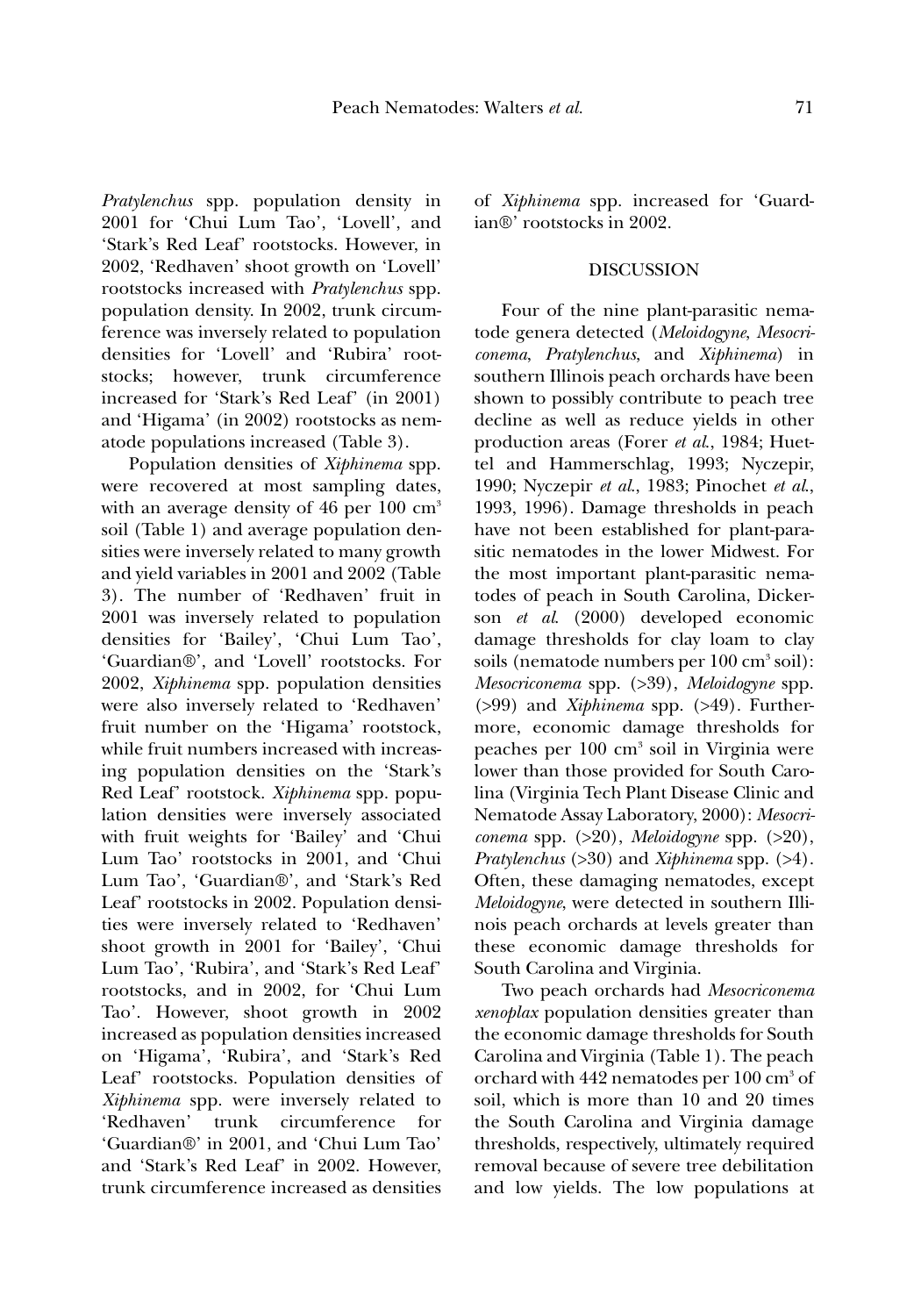other sample sites suggests introduction with nursery stock and/or population increases through repeated peach plantings. Most commercial peach orchards in southern Illinois are multiple generation sites and have had previous peach plantings due to their optimal topographical conditions. Furthermore, the two sites with the highest *M. xenoplax* soil densities have had peach trees replanted into the same sites for multiple generations. Due to the population densities detected in certain orchards, *M. xenoplax* poses an extreme threat to peach culture in southern Illinois due to its involvement in the peach tree short life disease complex (Nyczepir, 1990; Nyczepir and Wood, 1995; Ritchie, 1988; Ritchie and Clayton, 1981).

*Meloidogyne* spp. were found in all of the orchards but did not exceed damage threshold of  $>99$  juveniles per 100 cm<sup>3</sup> soil (Dickerson *et al*., 2000); however, population densities of *Meloidogyne* spp. were detected above Georgia's recommended economic damage threshold of ≥1 nematode per 100 cm<sup>3</sup> soil (Davis *et al.*, 2001) at every orchard sampled. Although no distinct trend in the relationships between 'Redhaven' growth and yield parameters with *Meloidogyne* spp. were detected (Table 3), this nematode still poses a potential threat to southern Illinois peach production due to its destructive feeding habit and its role in disease complexes (Esmenjaud *et al*., 1997; Marull *et al*., 1991; Pinochet *et al*., 1996).

*Pratylenchus* spp. were recovered from all orchards, with most orchards having population densities below the Virginia damage threshold of >30 nematodes per 100 cm3 soil (Tables 1 and 2). *Pratylenchus* spp. are often migratory endoparasites that feed within the cortex of the root; therefore, densities could be underestimated since only soil samples were examined (Maggenti, 1981). Furthermore, in the *Pru-*

*nus* rootstock evaluation, 9 of the 16 linear growth and yield response relationships detected were inversely related to *Pratylenchus* population densities. 'Lovell' and 'Guardian®' rootstocks were most often associated with decreased growth and yields, respectively, with increasing population densities of *Pratylenchus*.

Population densities of *Xiphinema* spp. were detected in all orchards; and, in most of the orchards, densities approached or exceeded the South Carolina and Virginia damage thresholds (Dickerson *et al*., 2000; Virginia Tech Plant Disease Clinic and Nematode Assay Laboratory, 2000). In the *Prunus* rootstock evaluation, 18 of the 23 linear growth and yield response relationships detected (78%) were inversely related to *Xiphinema* population densities (Table 3). 'Bailey', 'Chui Lum Tao', and 'Guardian®' consistently had the greatest yield and shoot growth reduction responses to the *Xiphinema* population densities.

*Xiphinema* spp. was the most widely distributed of the four major nematode parasites detected in southern Illinois peach orchards. Similar economically damaging, high population densities of *Xiphinema* were found in almost all orchards; and, it was the nematode most often associated with suppression in peach tree growth and yield. Furthermore, this nematode has the potential to vector nepoviruses (Hewitt *et al*., 1958; Taylor and Brown, 1997). Although *Mesocriconema* was not found at population densities high enough to suppress growth or yield suppression in the *Prunus* rootstock evaluation, the authors have observed specific southern Illinois peach orchards in which this nematode has been highly destructive. The results from our study indicate that *Mesocriconema*, *Pratylenchus*, and *Xiphinema* occur frequently at population densities sufficient to be limiting factors to peach production in southern Illinois.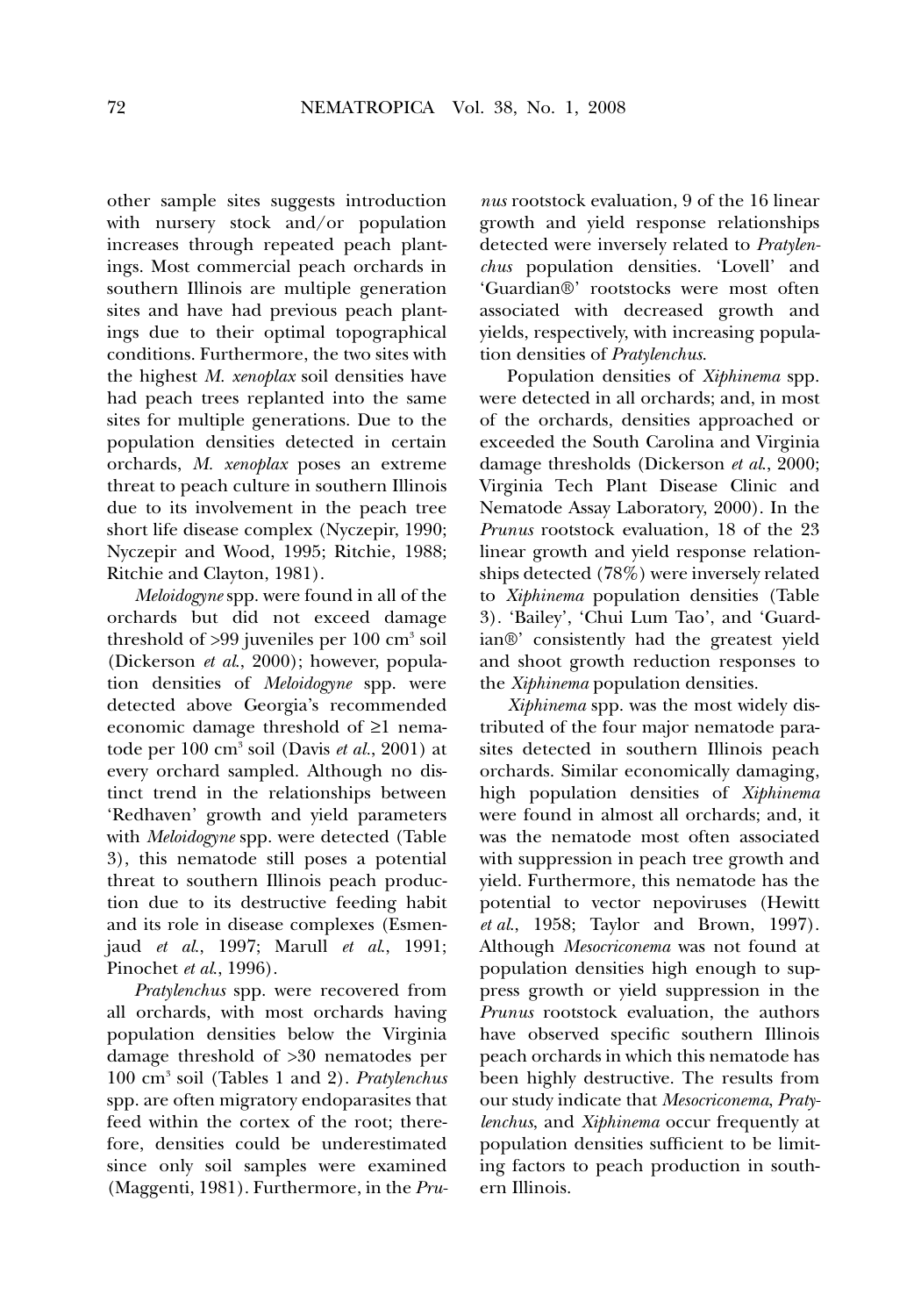## ACKNOWLEDGMENTS

Mention of trade names or commercial products in this publication is solely for the purpose of providing specific information and does not imply recommendations or endorsement by Southern Illinois University or the U.S. Department of Agriculture.

#### LITERATURE CITED

- Bird, G. W. and H. Melakeberhan. 1995. Compendium of Stone Fruit Diseases. APS Press, St. Paul, MN. 98 pp.
- Davis, R. F., P. Bertrand, J. D. Gay, R. E. Baird, G. B. Padgett, E. A. Brown, F. F. Hendrix, and J. A. Balsdon. 2001. Guide for interpreting nematode assay results. University of Georgia Cooperative Extension Service Circular 834.
- Dickerson. O. J., J. H. Blake, and S.A. Lewis. 2000. Nematode guidelines for South Carolina, Clemson University Extension Bulletin EC 703.
- Eisenback, J. D., H. Hirschmann, J. N. Sasser, and A. C. Triantaphyllou. 1981. A guide to the most common species of root-knot nematodes (*Meloidogyne* Species). Cooperative Publication of the Dept. Plant Pathology and Genetics, North Carolina State University and the United States Agency for International Development.
- Esmenjaud, D., J. C. Minot, R. Voisin, J. Pinochet, M. H. Simard, and G. Salesses. 1997. Differential response to root-knot nematodes in *Prunus* species and correlative genetic implications. Journal of Nematology 29:370-380.
- Forer, L. B., C. A. Powell, and R. F. Stouffer. 1984. Transmission of tomato ringspot virus to apple cuttings, and to cherry and peach seedlings by *Xiphinema rivesi*. Plant Disease 68:1052-1054.
- Handoo, Z. A. 2000. A key and diagnostic compendium to the species of the genus *Tylenchorhynchus* Cobb, 1913 (Nematoda: Belonolaimidae). Journal of Nematology 32:20-34.
- Handoo, Z. A. and A. M. Golden. 1989. A key and diagnostic compendium to the species of the genus *Pratylenchus* Filipjev, 1936 (lesion nematodes). Journal of Nematology 21:202-218.
- Handoo, Z. A. and A. M. Golden. 1992. A key and diagnostic compendium to the species of the genus *Hoplolaimus* Daday 1905 (Nematoda: Hoplolaimidae). Journal of Nematology 24:45-53.
- Herman, R. J. 1979. Soil Survey of Jackson County, Illinois. Illinois Agricultural Experiment Station soil report number 106.
- Hewitt, W. B., D. J. Raski, and A. C. Goheen. 1958. Nematode Vector of Soil-borne Virus of Grapevines. Phytopathology 48:586-595.
- Huettel, R. N. and F. A Hammerschlag. 1993. Response of peach scion cultivars and rootstocks to *Meloidogyne incognita* in vitro and in microplots. Journal of Nematology 25:472-475.
- Jenkins, W. R. 1964. A rapid centrifugal flotation technique for separating nematodes from soil. Plant Disease Reporter 48:692.
- Maggenti, A. 1981. General Nematology. Springer-Verlag, Inc., New York, NY. 372 pp.
- Mai, W. F., P. G., Mullin, H. H. Lyon, and K. Loeffler. 1996. Plant-Parasitic Nematodes: A Pictorial Key to Genera, 5<sup>th</sup> ed. Cornell University Press, Ithaca, NY.
- Marull, J., J. Pinochet, S. Verdejo, and A. Soler. 1991. Reaction of Prunus rootstocks to *Meloidogyne incognita* and *M. arenaria* in Spain. Journal of Nematology 23:564-569.
- Melton, T. A., S. M. Ries, G. R. Noel, and C. C. Doll. 1985. The peach and apple nematodes of Illinois. Transactions Illinois State Horticultural Society 119:79-91.
- Miles, C. C. 1979. Soil Survey of Union County, Illinois. Illinois Agricultural Experiment Station Soil Report No. 110.
- Nyczepir, A. P. 1990. Influence of *Criconemella xenoplax* and pruning time on short life of peach trees. Journal of Nematology 22: 97-100.
- Nyczepir, A. P. 1991. Nematode management strategies in stone fruits in the United States. Journal of Nematology 23:334-341.
- Nyczepir, A. P., E. I. Zehr, S. A. Lewis, and D. C. Harshman. 1983. Short life of peach trees induced by *Criconemella xenoplax*. Plant Disease 67:507-508.
- Nyczepir, A. P. and B. W. Wood. 1995. Interactions between *Mesocriconema xenoplax* and *Meloidogyne incognita* and the incidence of peach tree short life. Journal of Nematology 27:513.
- Pinochet, J., C. Fernandez, D. Esmenjaud, and M. Doucet. 1993. Effects of six *Pratylenchus vulnus* isolates on the growth of peach-almond hybrid and apple rootstocks. Journal of Nematology 25:843-848.
- Pinochet, J., M. Angles, E. Dalmau, C. Fernandez, and A. Felipe. 1996. Prunus rootstock evaluation to root-knot and lesion nematodes in Spain. Journal of Nematology 28:616-623.
- Raski, D. J. 1975. Revision of the genus *Paratylenchus* Micoletzky, 1922 and descriptions of new species, part II of three parts. Journal of Nematology 7:274-295.
- Ritchie, D. F. 1988. Population dynamics of ring nematodes and peach tree short life in North Carolina. pp. 34-37 *in* Proceedings 3rd Stone Fruit Decline Workshop, 28-29 Oct., 1986, Clemson University, Clemson, SC.